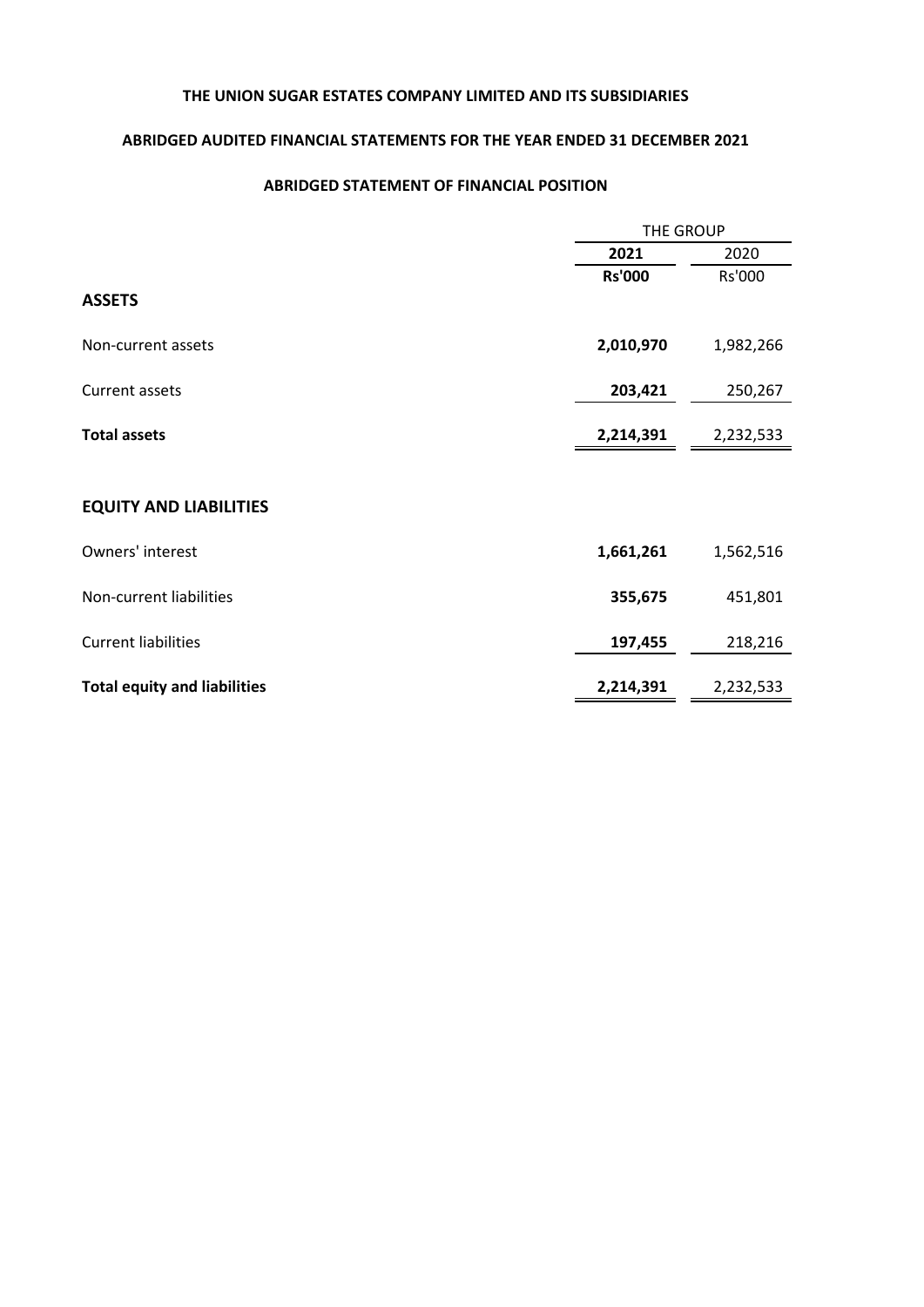### **ABRIDGED AUDITED FINANCIAL STATEMENTS FOR THE YEAR ENDED 31 DECEMBER 2021**

### **ABRIDGED STATEMENT OF PROFIT OR LOSS AND OTHER COMPREHENSIVE INCOME**

|                                                            |     | <b>THE GROUP</b> |           |
|------------------------------------------------------------|-----|------------------|-----------|
|                                                            |     | 2021             | 2020      |
|                                                            |     | <b>Rs'000</b>    | Rs'000    |
| Revenue                                                    |     | 188,081          | 135,883   |
| Operating profit/(loss) before impairment of bearer plants |     | 41,983           | (42, 756) |
| Impairment of bearer plants                                |     | (9,262)          | (6, 560)  |
| Operating profit/(loss)                                    |     | 32,721           | (49, 316) |
| Other income                                               |     | 15,233           | 6,051     |
| Share of result of associates                              |     | 684              | 898       |
| Loss on disposal of investments in subsidiary              |     | (4, 677)         |           |
| Profit on disposal of land                                 |     | 69,241           | 45,727    |
| Profit before finance costs                                |     | 113,202          | 3,360     |
| Finance costs                                              |     | (20, 989)        | (19, 405) |
| Profit/(loss) before taxation                              |     | 92,213           | (16, 045) |
| Taxation                                                   |     | (5,091)          | 8,185     |
| Proft/(loss) from continuing operations                    |     | 87,122           | (7,860)   |
| (Loss)/profit from discontinued operations                 |     | (2, 258)         | 25,845    |
| Profit for the year                                        |     | 84,864           | 17,985    |
| Other comprehensive income/(loss) for the year             |     | 41,491           | (31, 239) |
| Total comprehensive income/(loss) for the year             |     | 126,355          | (13, 254) |
| Profit attributable to:                                    |     |                  |           |
| Owners of the parent                                       |     | 84,864           | 13,239    |
| Non-controlling interests                                  |     |                  | 4,746     |
| Total comprehensive income/(loss) attributable to:         |     | 84,864           | 17,985    |
| Owners of the parent                                       |     | 126,355          | (18,000)  |
| Non-controlling interests                                  |     |                  | 4,746     |
|                                                            |     | 126,355          | (13, 254) |
| Earnings/(loss) per share                                  |     |                  |           |
| - Continuing operations                                    | Rs. | 4.61             | (0.42)    |
| - Continuing and discontinued operations                   | Rs. | 4.49             | 0.70      |
| Number of ordinary shares ('000)                           |     | 18,900           | 18,900    |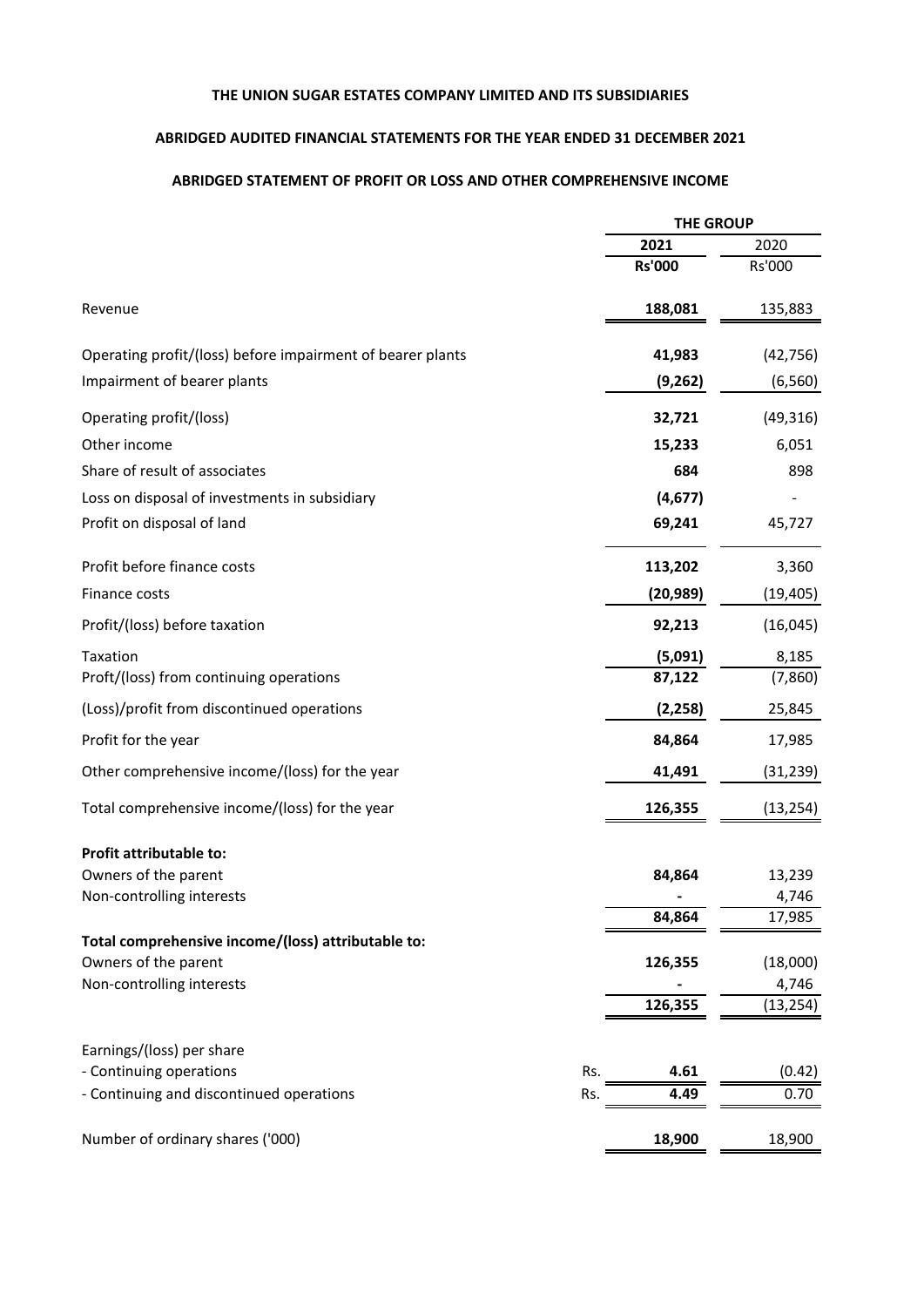#### **ABRIDGED AUDITED FINANCIAL STATEMENTS FOR THE YEAR ENDED 31 DECEMBER 2021**

#### **ABRIDGED STATEMENT OF CHANGES IN EQUITY**

|                                                                                | Attributable to owners of the parent |                    |               |               |                          |               |
|--------------------------------------------------------------------------------|--------------------------------------|--------------------|---------------|---------------|--------------------------|---------------|
|                                                                                | (Accumulated                         |                    |               |               |                          |               |
|                                                                                |                                      | <b>Revaluation</b> | losses)/      |               | Non-                     |               |
|                                                                                | Share                                | and other          | retained      |               | controlling              | Total         |
|                                                                                | capital                              | reserves           | earnings      | Total         | interests                | equity        |
| <b>THE GROUP</b>                                                               | <b>Rs'000</b>                        | <b>Rs'000</b>      | <b>Rs'000</b> | <b>Rs'000</b> | <b>Rs'000</b>            | <b>Rs'000</b> |
| Balance at 1 January 2021                                                      | 1,890                                | 1,684,557          | (123, 931)    | 1,562,516     |                          | 1,562,516     |
| Profit for the year                                                            |                                      |                    | 84,864        | 84,864        |                          | 84,864        |
| Other comprehensive income for the year                                        |                                      | 41,491             |               | 41,491        |                          | 41,491        |
| Total comprehensive income for the year                                        |                                      | 41,491             | 84,864        | 126,355       |                          | 126,355       |
| Deconsolidation adjustments                                                    |                                      | (7,308)            | 7,133         | (175)         |                          | (175)         |
| Revaluation surplus released on land disposed                                  |                                      | (102, 419)         | 102,419       |               |                          |               |
| Revaluation surplus released on ROU assets disposed, net of deferred tax       |                                      | (7, 835)           | 9,440         | 1,605         | $\overline{\phantom{0}}$ | 1,605         |
| Revaluation surplus released on depreciation of property, plant and equipment, |                                      |                    |               |               |                          |               |
| net of deferred tax                                                            |                                      | (4,937)            | 5,948         | 1,011         |                          | 1,011         |
| Dividends payable                                                              |                                      |                    | (30,051)      | (30,051)      |                          | (30,051)      |
| <b>Balance at 31 December 2021</b>                                             | 1,890                                | 1,603,549          | 55,822        | 1,661,261     |                          | 1,661,261     |

|                                                                                | Attributable to owners of the parent<br>Retained |                    |               |               |               |               |
|--------------------------------------------------------------------------------|--------------------------------------------------|--------------------|---------------|---------------|---------------|---------------|
|                                                                                |                                                  |                    |               |               |               |               |
|                                                                                |                                                  | <b>Revaluation</b> | earnings/     |               | Non-          |               |
|                                                                                | <b>Share</b>                                     | and other          | (accumulated  |               | controlling   | Total         |
|                                                                                | capital                                          | reserves           | losses)       | Total         | interests     | equity        |
| <b>THE GROUP</b>                                                               | <b>Rs'000</b>                                    | <b>Rs'000</b>      | <b>Rs'000</b> | <b>Rs'000</b> | <b>Rs'000</b> | <b>Rs'000</b> |
| Balance at 1 January 2020                                                      | 18,900                                           | 2,200,735          | 69,933        | 2,289,568     | 115,832       | 2,405,400     |
| Profit for the year                                                            |                                                  |                    | 13,239        | 13,239        | 4,746         | 17,985        |
| Other comprehensive loss for the year                                          |                                                  | (31, 239)          |               | (31, 239)     |               | (31, 239)     |
| Total comprehensive loss for the year                                          |                                                  | (31, 239)          | 13,239        | (18,000)      | 4,746         | (13, 254)     |
| Capital reduction                                                              | (17,010)                                         |                    | 17,010        |               |               |               |
| Shares distributed in lieu of dividends                                        |                                                  |                    | (759, 763)    | (759, 763)    |               | (759, 763)    |
| Deconsolidation adjustments                                                    | $\overline{\phantom{0}}$                         | (481, 471)         | 531,471       | 50,000        | (120, 578)    | (70, 578)     |
| Revaluation surplus released on depreciation of property, plant and equipment, |                                                  |                    |               |               |               |               |
| net of deferred tax                                                            |                                                  | (3, 468)           | 4,179         | 711           |               | 711           |
| <b>Balance at 31 December 2020</b>                                             | 1,890                                            | 1,684,557          | (123, 931)    | 1,562,516     |               | 1,562,516     |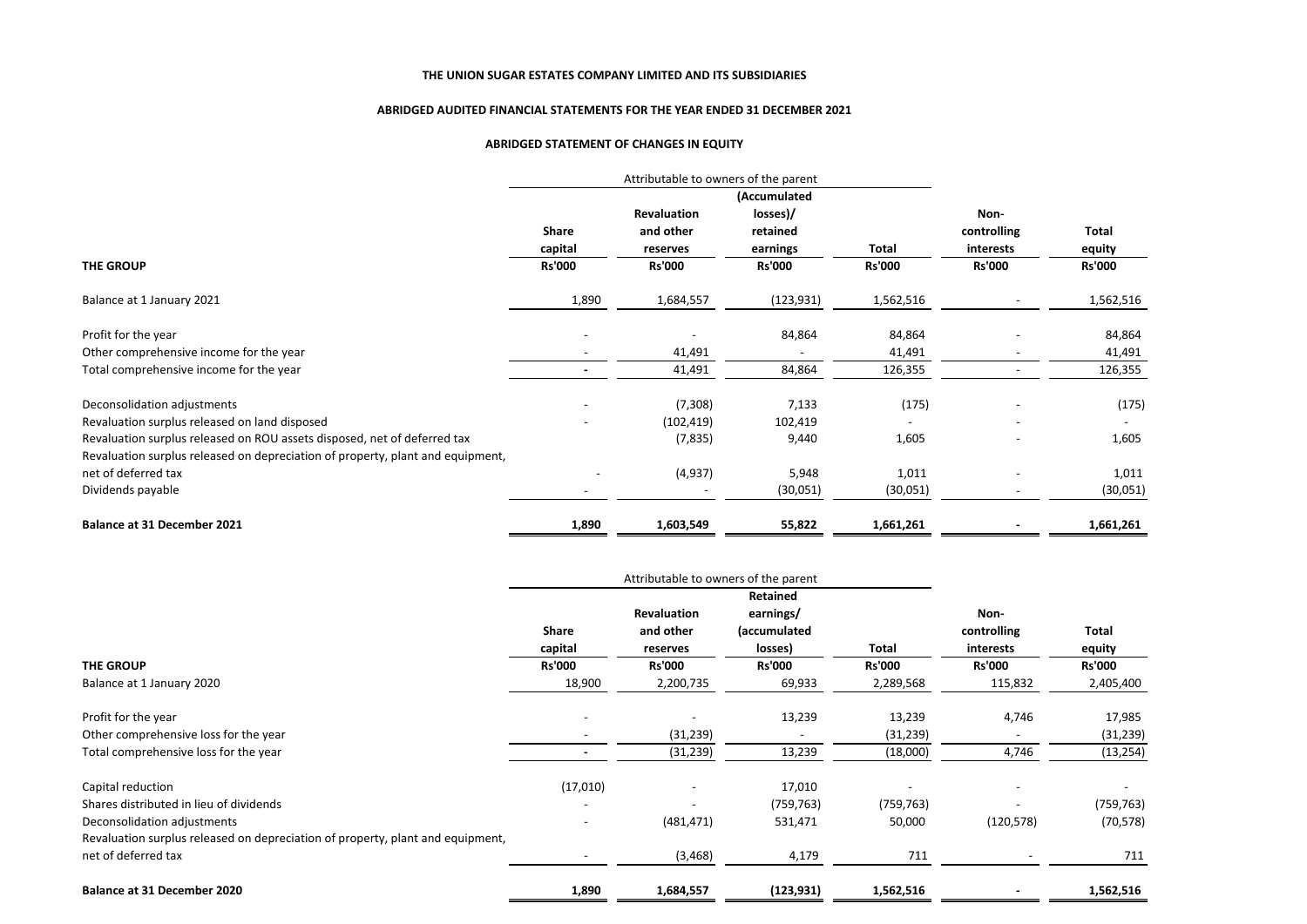## **ABRIDGED AUDITED FINANCIAL STATEMENTS FOR THE YEAR ENDED 31 DECEMBER 2021**

### **ABRIDGED STATEMENT OF CASHFLOW**

|                                              |               | <b>THE GROUP</b> |  |  |
|----------------------------------------------|---------------|------------------|--|--|
|                                              | 2021          | 2020             |  |  |
|                                              | <b>Rs'000</b> | Rs'000           |  |  |
| Net cash used in operating activities        | (20, 708)     | (121, 357)       |  |  |
| Net cash from/(used in) investing activities | 47,167        | (79, 121)        |  |  |
| Net cash (used in)/from financing activities | (10, 341)     | 250,819          |  |  |
| Increase in cash and cash equivalents        | 16,118        | 50,341           |  |  |
| Movement in cash and cash equivalents        |               |                  |  |  |
| At 1 January,                                | (18,901)      | (69, 242)        |  |  |
| Increase                                     | 16,118        | 50,341           |  |  |
| At 31 December,                              | (2,783)       | (18,901)         |  |  |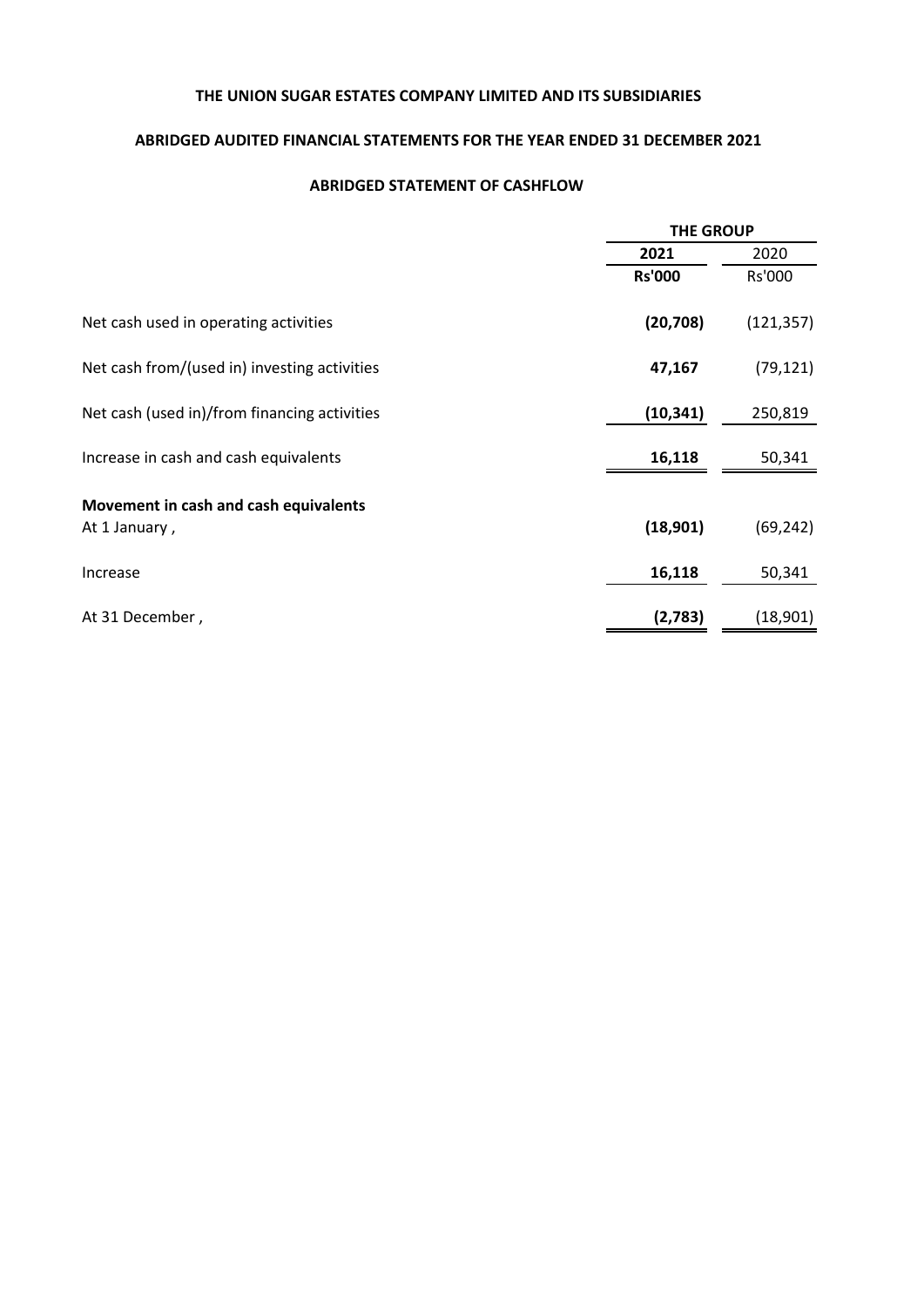## **ABRIDGED AUDITED FINANCIAL STATEMENTS FOR THE YEAR ENDED 31 DECEMBER 2021**

### **SEGMENTAL INFORMATION - THE GROUP**

| <b>Business segments</b>        | <b>AGRO</b><br><b>Rs'000</b> | <b>OTHERS</b><br><b>Rs'000</b> | <b>TOTAL</b><br><b>Rs'000</b> |
|---------------------------------|------------------------------|--------------------------------|-------------------------------|
| Year ended 31 December 2021     |                              |                                |                               |
| Revenue from external customers | 155,308                      | 32,773                         | 188,081                       |
| Operating profit/(loss)         | 47,434                       | (14, 713)                      | 32,721                        |
| Year ended 31 December 2020     |                              |                                |                               |
| Revenue from external customers | 106,560                      | 29,323                         | 135,883                       |
| <b>Operating loss</b>           | (37, 589)                    | (11, 727)                      | (49, 316)                     |